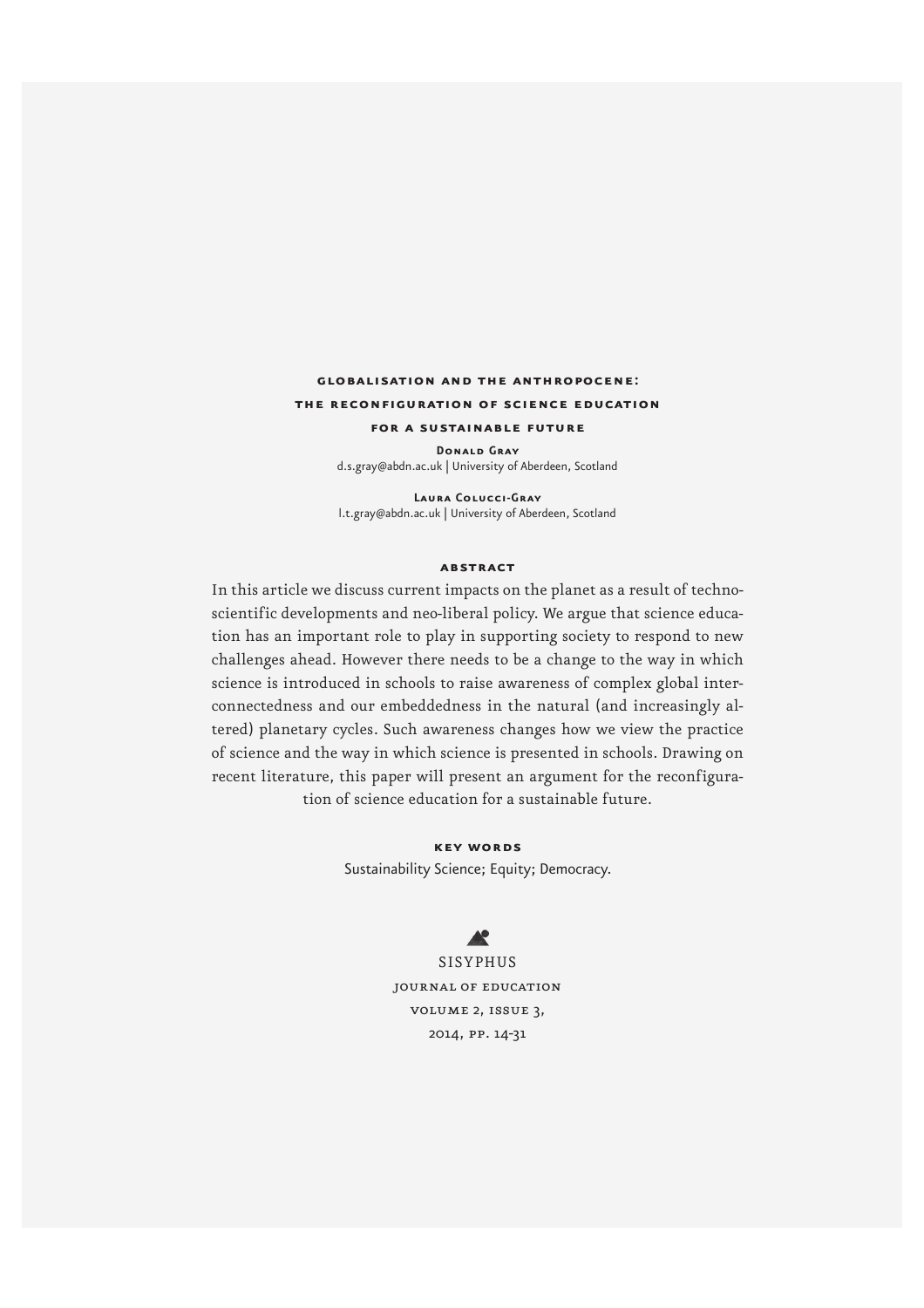# Globalisation and the Anthropocene: The Reconfiguration of Science Education for a Sustainable Future

*Donald Gray | Laura Colucci-Gray*

#### THE WORLD OF SCIENCE

business as usual in science will no longer suffice, that the world at the close of the 20th century is a fundamentally different world from the one in which the current scientific enterprise has developed (Gallopin, O'Connor, Funtowicz & Ravetz, 2001, p. 237).

Citing Lubchenco (1998), Gallopin et al. (2001) were calling for a change in the method and practice of science arguing that the way in which the current scientific enterprise has described the world and influenced the cultural fabric of, largely Western, society could not be sustained. Lubchenco's (1998) call for a "New Social Contract for Science" indicated that such recognition of the need for change was coming from the scientific establishment itself. The (unwritten) social contract with science had been the expectation that substantial investment in science would result in winning the war (initially the Second World War and later the Cold War). The social contract and the privileged position of science had resulted in incredible understanding ranging from the discovery and detailed structure of the smallest organisms, an intricate and far reaching understanding of our bodies, and greater recognition of the complexity and interconnectedness of our world, to the extensive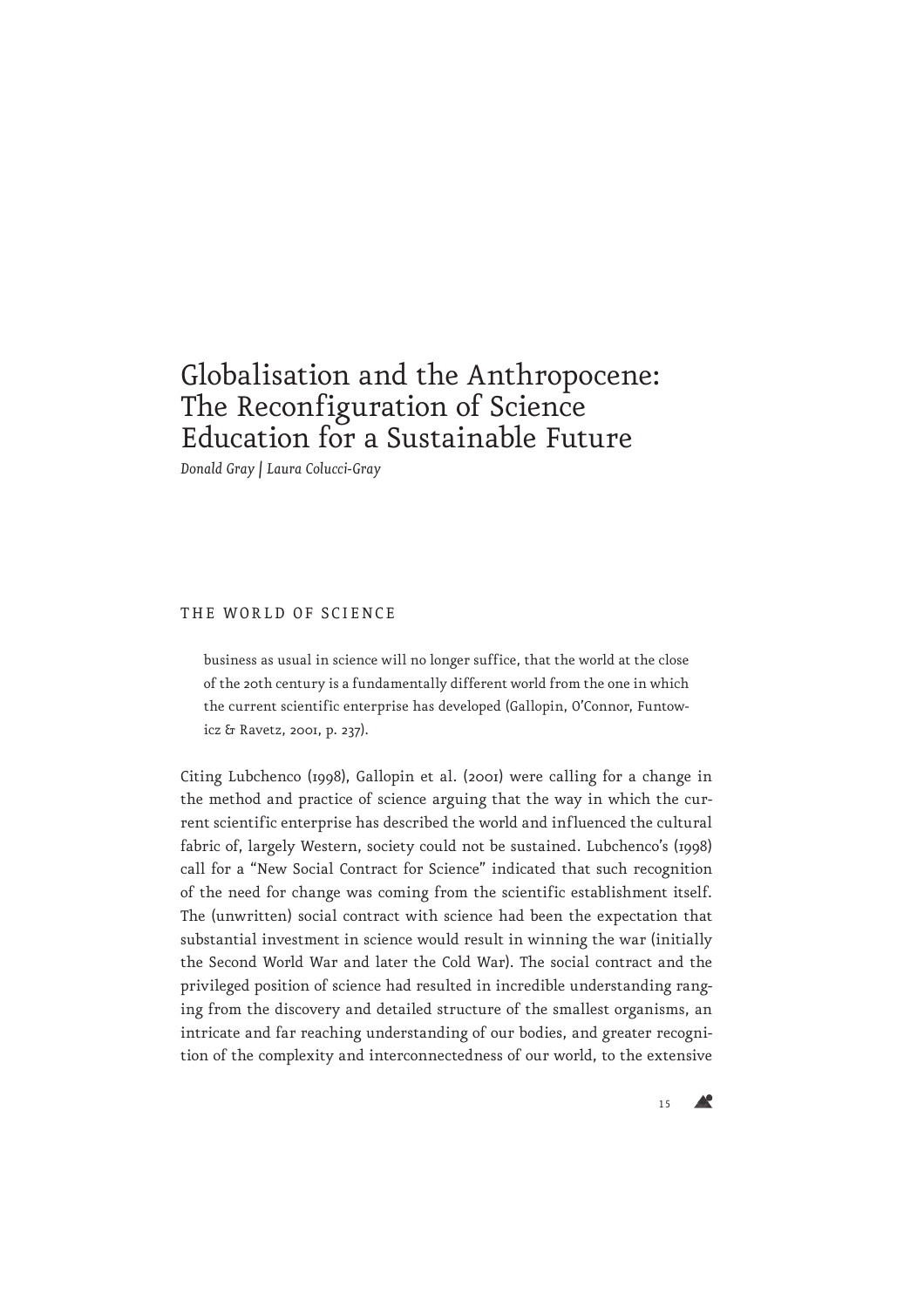exploration of our universe and its history. However, Lubchenco went on to question whether the science that met these challenges in the past was prepared for the daunting challenges that face us in the future. At the time Jane Lubchenco was president of the American Association for the Advancement of Science, four years later Peter Raven, the then president of the AAAC stated: "We need new ways of thinking about our place in the world and the ways in which we relate to natural systems in order to be able to develop a sustainable world for our children and grandchildren" (Raven, 2002, p. 957).

The scientific establishment was beginning to take note of the drastic impacts the power of science had enabled mankind to inflict on the Earth. The list is long and serious: climate change, ozone depletion, water scarcity, meteorological instability, melting ice caps, mineral resources depletion, rainforest clearance, atmospheric pollution and so on. Such recognition prompted Paul Crutzen, a Nobel prize winning atmospheric chemist to suggest that we are living in a new geological epoch called the Anthropocene.

Such awareness, however, is not new and a number of other prominent scientists had already recognised the far reaching impact of human activity, perhaps one of the most notable and seminal being Rachel Carson with her book Silent Spring. Carson, a marine biologist and conservationist documented in her book the detrimental effect of chemical pollution on the environment, particularly on birds, and brought such concerns to everyday awareness. However, while Silent Spring helped to bring this to the attention of the general public, more than fifty years on the problems appear to be accelerating rather than being brought under control and diminishing. The most pressing problem today may be climate change, or as some would rather call it, the climate crisis. The level of atmospheric carbon dioxide as elaborated by the Intergovernmental Panel on Climate Change (IPCC, 2014) and presented by NASA (n.d.) is clearly not part of the natural global cycles as some would have us believe, but is in fact an anthropogenic effect. As stated in the IPCC report: "Human influence on the climate system is clear, and recent anthropogenic emissions of greenhouse gases are the highest in history. Recent climate changes have had widespread impacts on human and natural systems" (IPCC, 2014, p. 5).

Thus climate change has been, it is suggested, caused largely by industrialisation over the last few hundred years and particularly as a result of the great acceleration (Steffen, Crutzen & McNeill, 2007; Steffen et al., 2004) in the second half of the twentieth century, giving rise to the widespread and significant impacts on human and natural systems. The impacts from the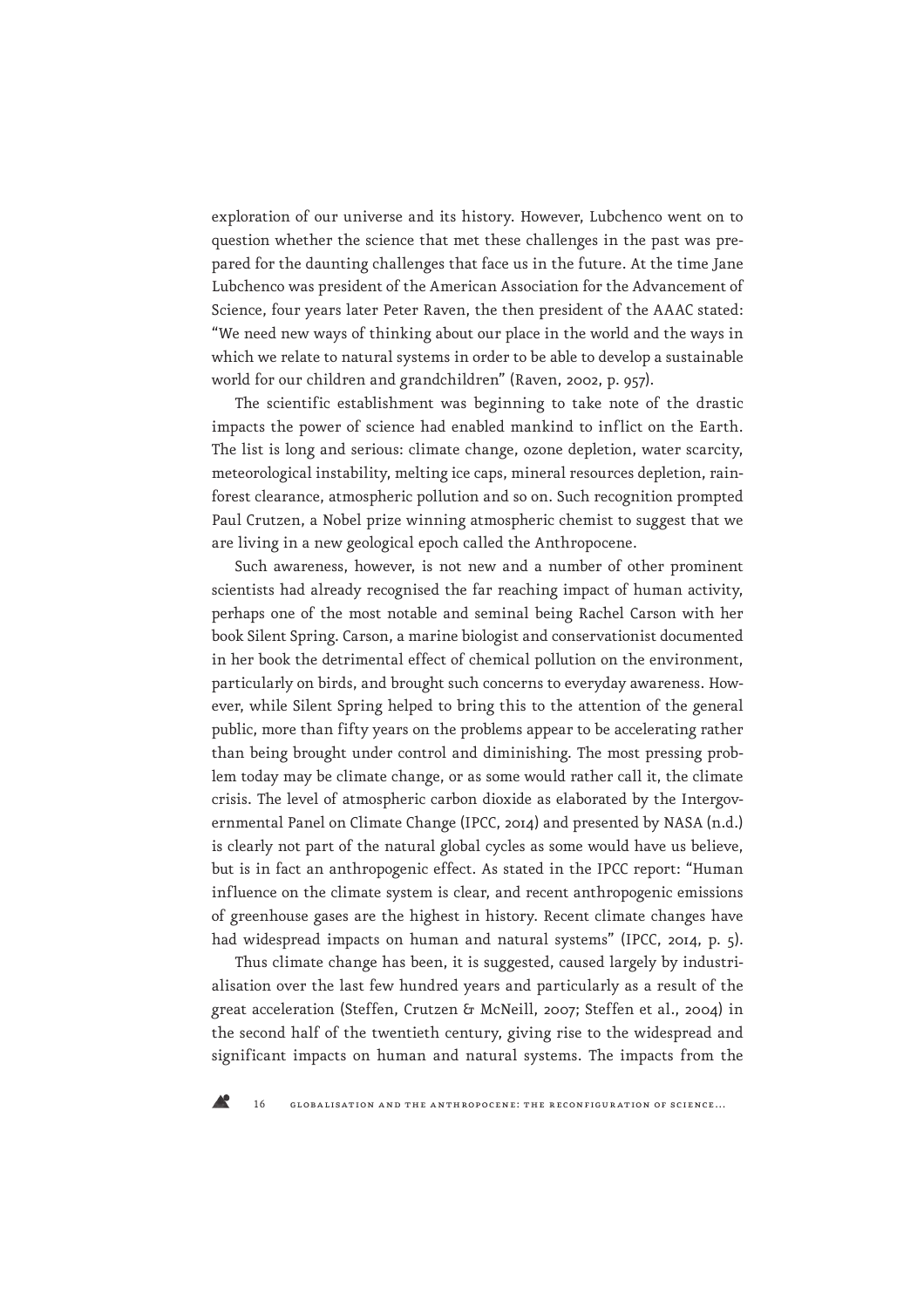great acceleration, it is argued, are largely as a result of the scale and speed of modern technoscience (Jasanoff, 2002) coupled with the global hegemony of western neo-liberal economic policies and industry. This has resulted in dangerous and possibly irreversible, damage to our life-support system (Rockström et al., 2009). It has, however, also been suggested that humans have contributed in large part to the current state of global and local climate change in other more subtle and complex ways than through the mechanisms proposed by the IPCC (Bryce & Day, 2014).

The term Anthropocene was first advocated by biologist Eugene Stoermer in the 1980s but not popularised and put into print until he co-published an article with Nobel prize winning atmospheric chemist Paul Crutzen in a Global Change Newsletter in 2000. In this newsletter they presented some of the fundamental impacts that human technology and progress has had on the planet and stated:

Considering these and many other major and still growing impacts of human activities on earth and atmosphere, and at all, including global, scales, it seems to us more than appropriate to emphasize the central role of mankind in geology and ecology by proposing to use the term "anthropocene" for the current geological epoch (Crutzen & Stoermer, 2000, p. 17).

It has long been recognised that science as a discipline does not exist in a vacuum, outside of either nature or social processes. Science is conducted by human beings on behalf of other human beings and/or an academic community, often at the directive of yet others. Scientists bring their own perspectives, values and attitudes to bear on the subject of their focus and these can often result in diverging opinions about courses of action or interpretation of data (Sarewitz, 2004).

These twinned and inter-related phenomena of globalisation and anthropogenically induced global change have, we believe, profound implications for the purpose and pedagogy of science education in our schools.

#### WHAT IS GLOBALISATION?

Before examining the issues relating to science education in the Anthropocene, it is necessary to first of all take a look at what is meant by globalisation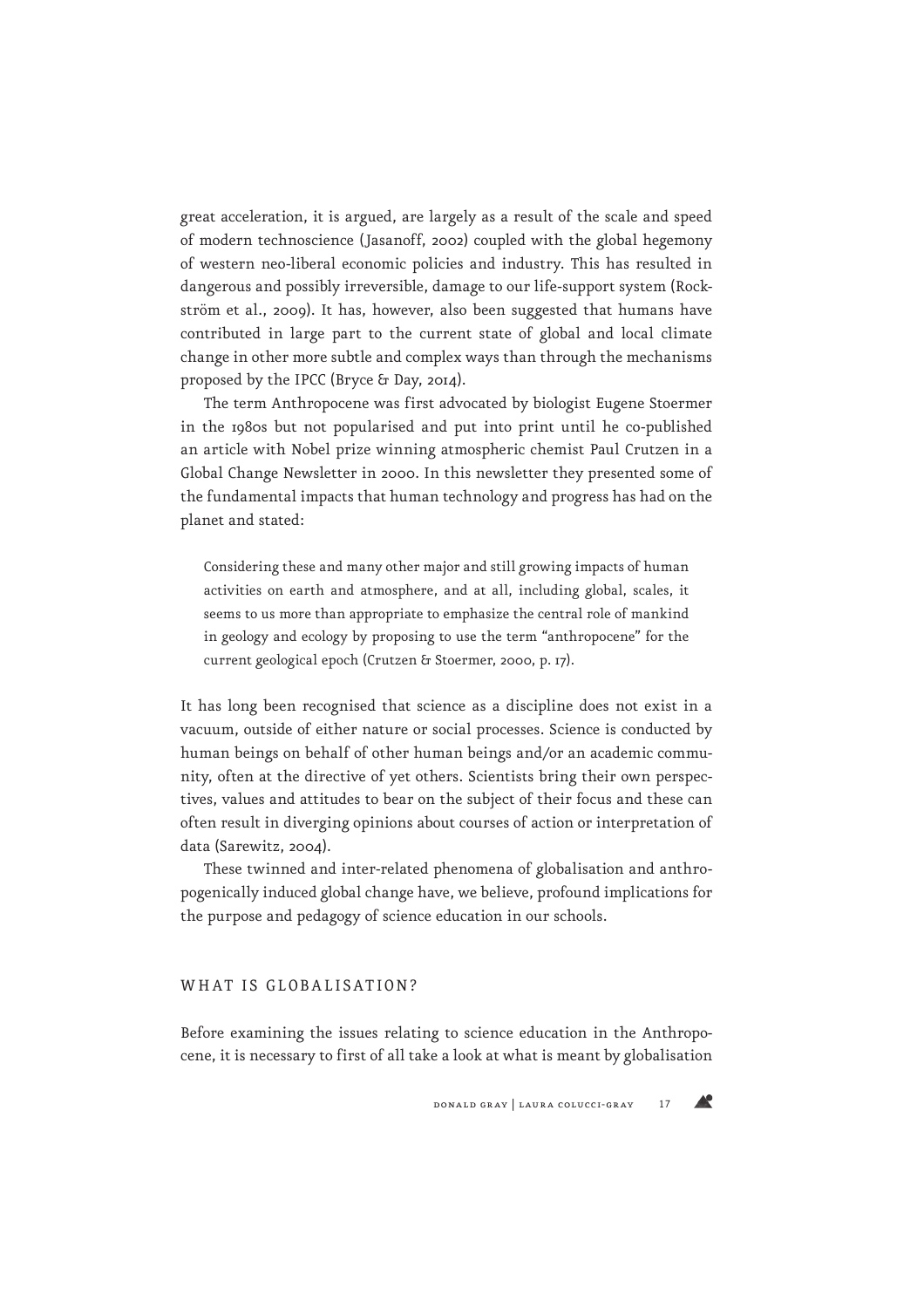and the impacts that modern day globalisation is having on the "three pillars" of sustainability the economic, social and environmental (Brundtland Commission, 1987), and subsequently the fabric of the planet. From here we propose to consider some general trends of globalisation made manifest in education systems around the world and then, more specifically to make our proposals for science education in the globalised world of the Anthropocene.

Altbach (2013), in considering what globalisation means for higher education suggested that it "implies the broad social, economic, and technological forces that shape the realities of the 21st century" (p. 7). Such elements include advanced information technology, new ways of financing higher education aligned with neoliberal economic agendas, and an acceptance of the principles of commercialisation and market forces. In addition globalisation presents the opportunity for unprecedented mobility of students and academics. Altbach also suggests that it gives rise to "the global spread of common ideas about science and scholarship, the role of English as the main international language of science, and other developments" (p. 7). While on the one hand this may provide beneficial opportunities and results, a view strongly endorsed by Charlton and Andras (2006), on the other hand it is also strongly condemned by others as the hegemonic spread of western ideology and culture at the expense of other perspectives, languages and knowledge and, as such, presents a threat to the world's cultural, linguistic and biocultural diversity (UNEP, 2001). Such a hegemony of largely Euro-American views, culture and language, further underpinned by Western European socio-cultural and philosophic history, risks stifling the bio-cultural diversity, and the importance of local and indigenous knowledge which has been demonstrated as being so important in human development over the millennia (Maffi, 2007).

Chiu and Duit (2011) describe globalisation as the processes of global (i.e. worldwide) distribution of ideas and goods, most significantly with regard to scientific, technological, economic and cultural products and developments. While the international spread of materials, goods, cultures and ideological perspectives has been prevalent throughout history, what has been more recently termed globalisation refers much more to economic globalisation based on a renewed (neo-)liberalism which is built on the ideological perspective of liberating individuals from state intervention to pursue economic self-interest. However, the limitations and damage of neoliberal economic thinking is increasingly recognised and has given rise to "new" and "ecological" economics which adhere to some fundamental principles, such as those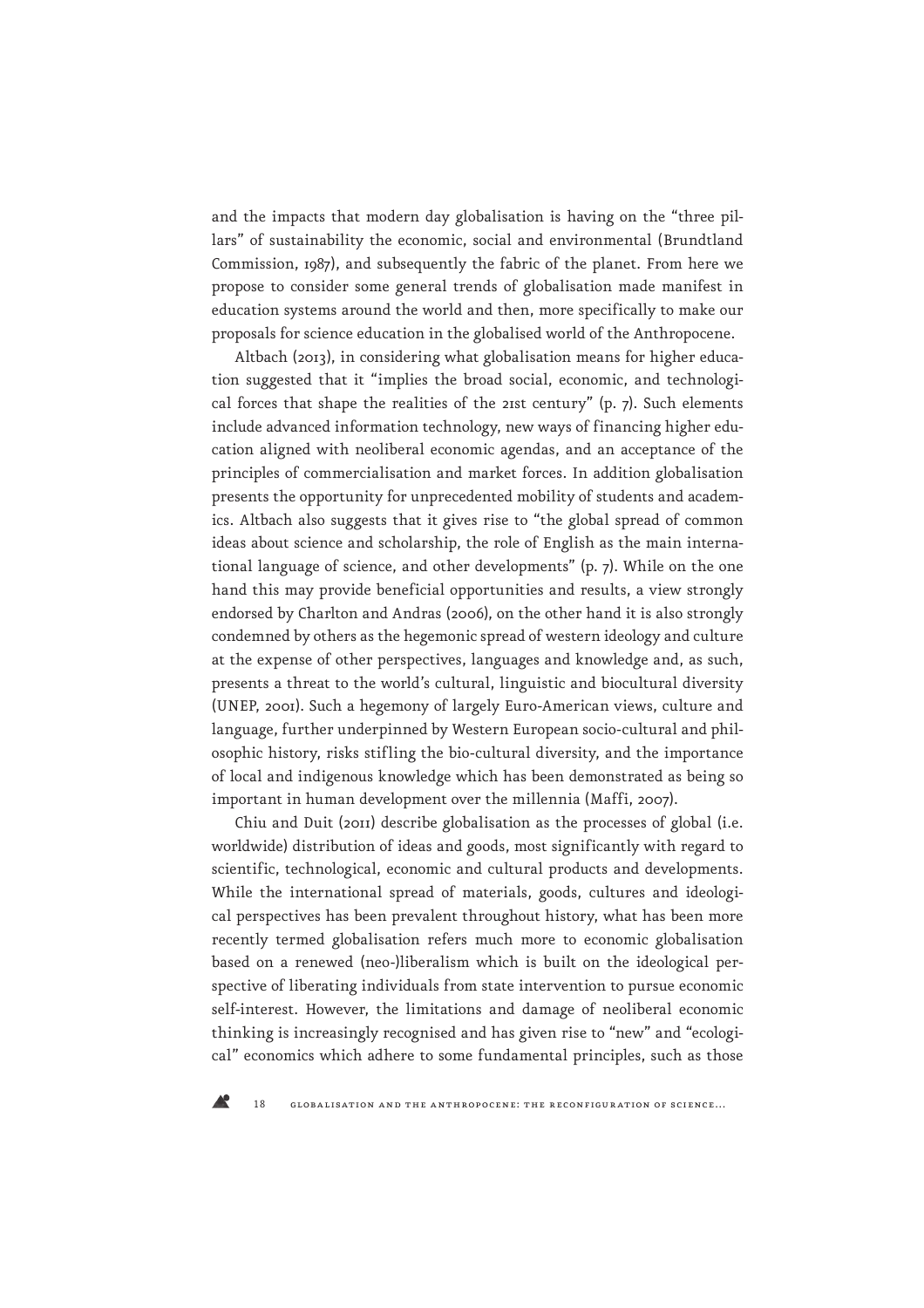embedded in the *Limits to Growth* (Meadows, Meadows, Randers & Behrens, 1972), of finite resources in a globally interconnected planet where the health and well-being of all living beings, as well as humans, and concomitant environment and social justice are fundamental to the future survival and sustainability of the planet. The new economics foundation, for example states that its purpose is "to bring about a Great Transition — to transform the economy so that it works for people and the planet" (New Economics Foundation, n.d.). The term Great Transition here is perhaps making reference to the work by Karl Polanyi (1944), *The Great Transformation*, which provided a foundation, along with the works of others such as K. William Kapp, Kenneth Boulding and Herman Daly, for the development of the modern school of thought of ecological economics.

Moore, Kleinman, Hess and Frickel (2011) define globalisation as a "descriptive characterization of an historical change in the scale of society" (p. 507). While acknowledging global phenomena throughout history, modern globalisation has largely resulted in the post-World War II scenario. Such changes are characterised by,

in the political field (…) the increasing role of international governmental and nongovernmental organizations in organizing access to rights, identities, and material benefits; in the economic field to the increasing role of multinational corporations, and the interlocking of global financial institutions; and in the social field to changes in the volume and types of immigration and cultural flows (Moore et al., 2011, p. 507).

So we see that in different disciplines the term globalisation has nuanced meanings with some scholars theorising globalisation as ideology, some as a prevailing epoch, and others as process (Harvey, 2005; Tobin, 2011).

#### GLOBALISATION AND SCIENCE

There are contrasting views about what the implications are for globalisation and its influence on science, or science's influence on globalisation. As pointed out by Fensham (2011) the start of the 21st century resulted in a number of scientific and technological organisations identifying what they saw as "Grand Challenges and Opportunities". Environmental and health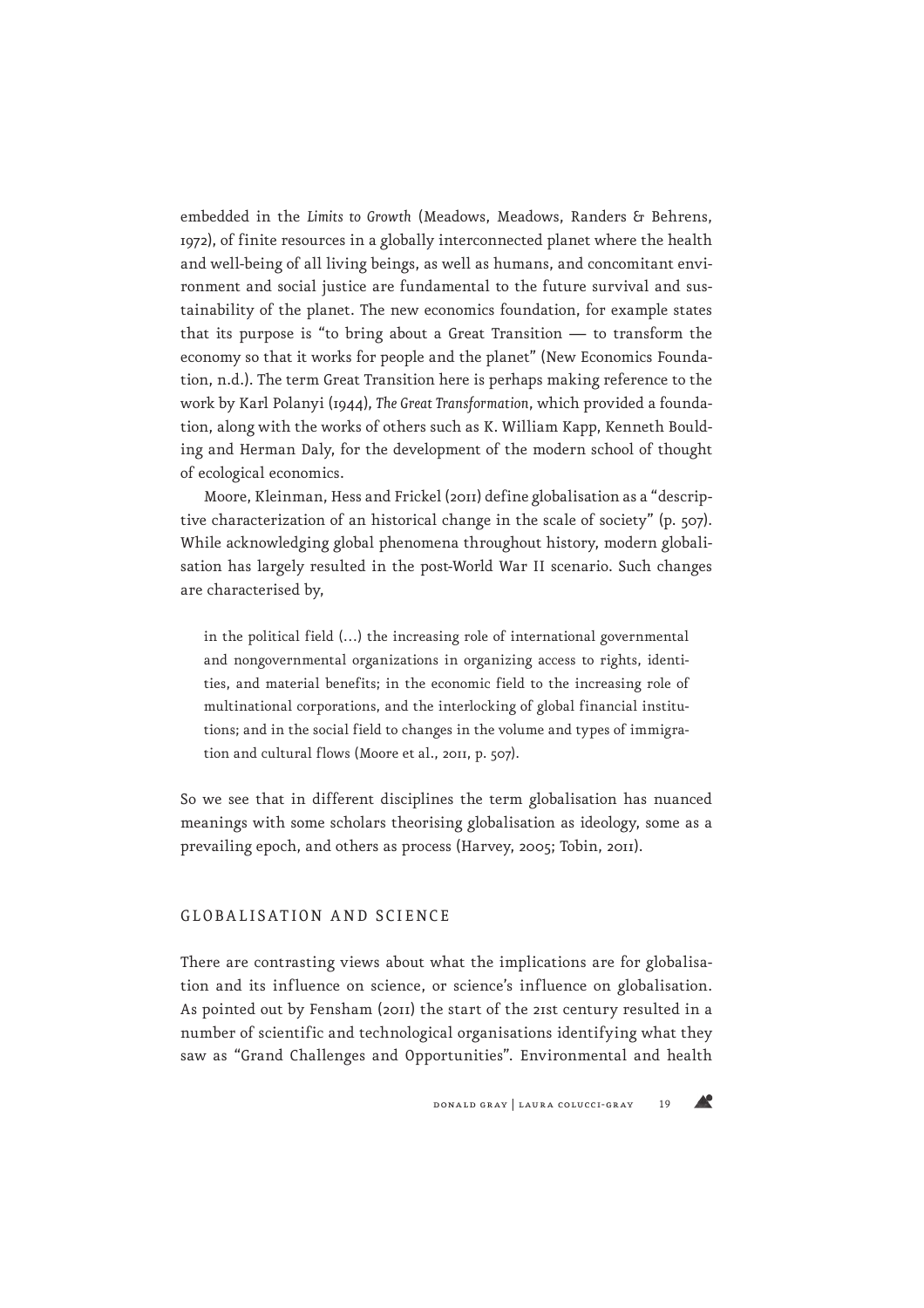issues, reflecting societal concerns, figured prominently and can be seen as examples of society's need for a solution to issues frequently brought to public and political awareness through mass media and other technological communication such as social media. So, while these global issues provide a focus for the attention of science and politicians looking for "solutions", another side of the coin is the fact that the increasing scale and power of science and technology, coupled with huge financial investment, has actually contributed to many of these problems, such as increased CO2 production which has greatly contributed to climate change, toxic pollution from overuse of agricultural chemicals (Shiva, 2014), and damage to the ozone layer as a result of the use of chlorofluorocarbons (CfCs). On a global scale Llewellyn Smith (2011) suggests that the global issues we now face (such as energy, food and water security; climate change; biodiversity; potential pandemics) are much more complex than other issues which have previously focused science, and the media's, attention such as ozone depletion and smallpox.

One aspect of globalisation and the grand challenges we face today such as global environmental change, food security and widespread poverty requires different approaches to the traditional monodisciplinary sciences. In other words it requires interdisciplinarity. Interdisciplinary thinking is becoming an integral feature of research as a result of four powerful "drivers" stated by Bammer (2013) as: the inherent *complexity* of nature and society, the *need* to explore problems and questions that are not confined to a single discipline, the *need* to solve societal problems and the power of new technologies. She goes on to say that the grandest of today's challenges are what are known as "wicked" problems, key elements of which are: a high degree of connectivity to other problems, making them effectively impossible to isolate; considerable uncertainty and ambiguity about the problem and the solutions, including poor-quality or missing data; multiple value conflicts and ideological, cultural, political, economic and other constraints; resistance to change because there are contradictory solutions, numerous possible intervention points and consequences that are difficult to imagine (Horn & Weber, 2007).

The characteristics of "wicked" problems, described by Horn and Weber as being "composed of inter-related dilemmas, issues, and other problems at multiple levels society, economy, and governance" (2007, p. 1) are similar to the problems that need to be addressed by a new form of science suggested by Funtowicz and Ravetz (1993), "post-normal" science.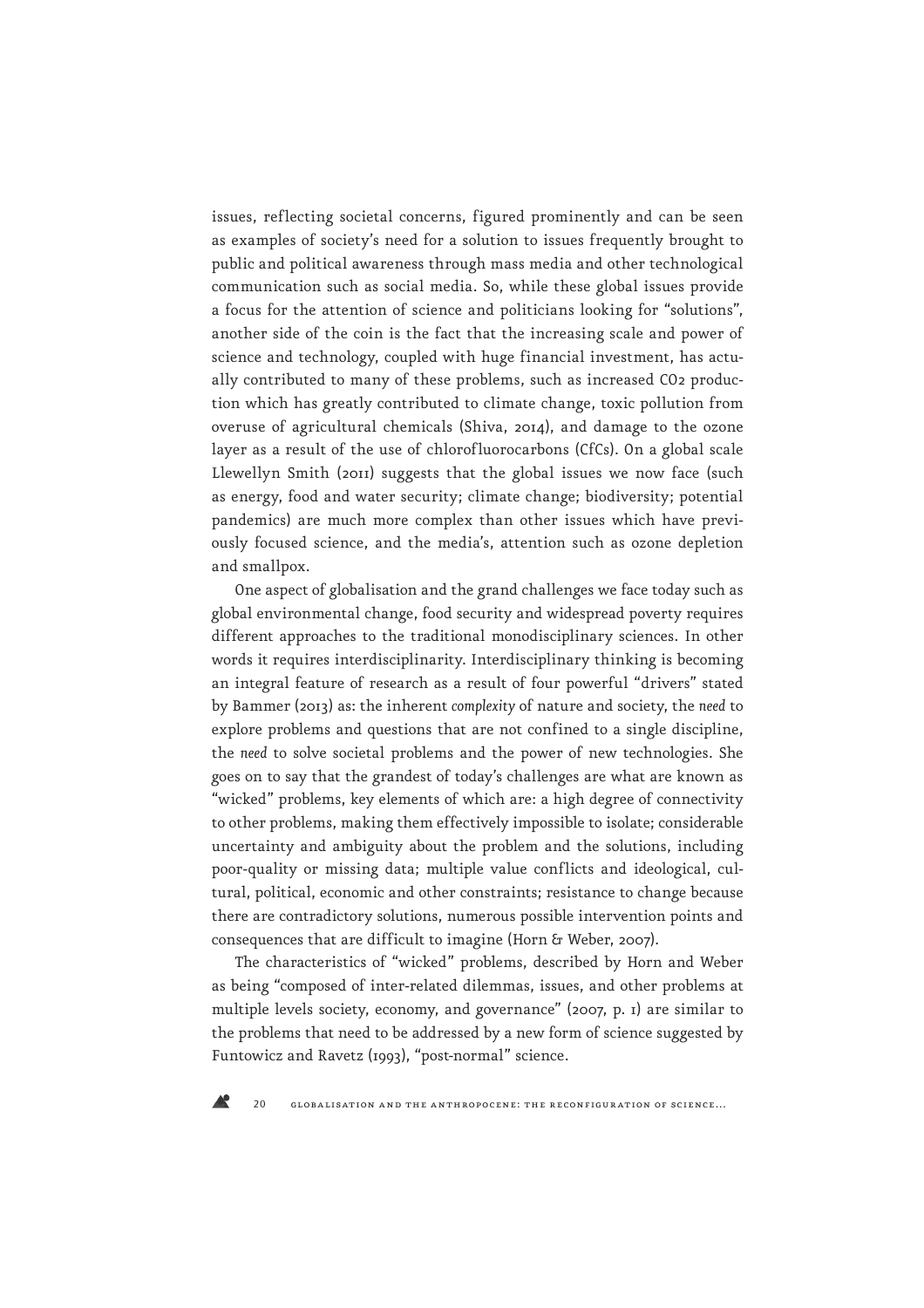Clearly referring to the Kuhnian notion of normal science, Funtowicz and Ravetz (1993, 1994) developed the idea of post-normal science to deal with the new challenges of complex science related issues where science is applied in conditions that are clearly not "normal" and there are high degrees of uncertainty and risk. In these typically facts are uncertain, values in dispute, stakes high and decisions urgent. The model proposed by Funtowicz and Ravetz is one which recognizes three levels of science engagement. Where both uncertainty and stakes are small, traditional research and expertise can do the job without having to pay any particular attention to value-laden considerations. When one or both of them is at a mid-level, there is a need to appeal to a wider professional consultancy. Post-normal science emerges when both uncertainty and decision stakes are high and the value-dimension and perceptions held by the stakeholders have to be taken into consideration (Boudourides, 2003). In other words there is an appeal to the "extended peer community" to seek a resolution to the tensions caused by the uncertainty.

One of the difficulties with the globalisation of science is the accusation that the science that is promulgated is a science built on a Euro-American model and perspectives, with a predominance of English as the medium of communication. It is also suggested that such infusion of western science is inextricably linked with a neoliberal globalisation and neoliberal economics resulting in the marginalisation of indigenous knowledge and the concomitant threat to bio-cultural diversity (UNEP, 2001). So on the one hand there are those who perceive globalisation, despite its inevitable problems, as being a desirable and beneficial trend (Charlton & Andras, 2006) "since it enables increased efficiency, effectiveness and capability of societies and thereby, potentially benefits most people most of the time" (p. 869). However, on the other hand others such as Jasanoff (2002) highlight the inherent difficulties with a simplistic and reductionist view of science and technology development. While science and technology have, she says, brought "hope of liberation from hunger, toil and disease" (2002, p. 255), their impacts can, conversely, prove to be devastating. The embracing of science and technology by business and politics as some kind of panacea for economic and social ills has resulted in some serious consequences. As she states:

The transnational movement of science and the artefacts that embody scientific knowledge give rise to distinctive social and political problems, especially when societies that played no part in the design or construction of new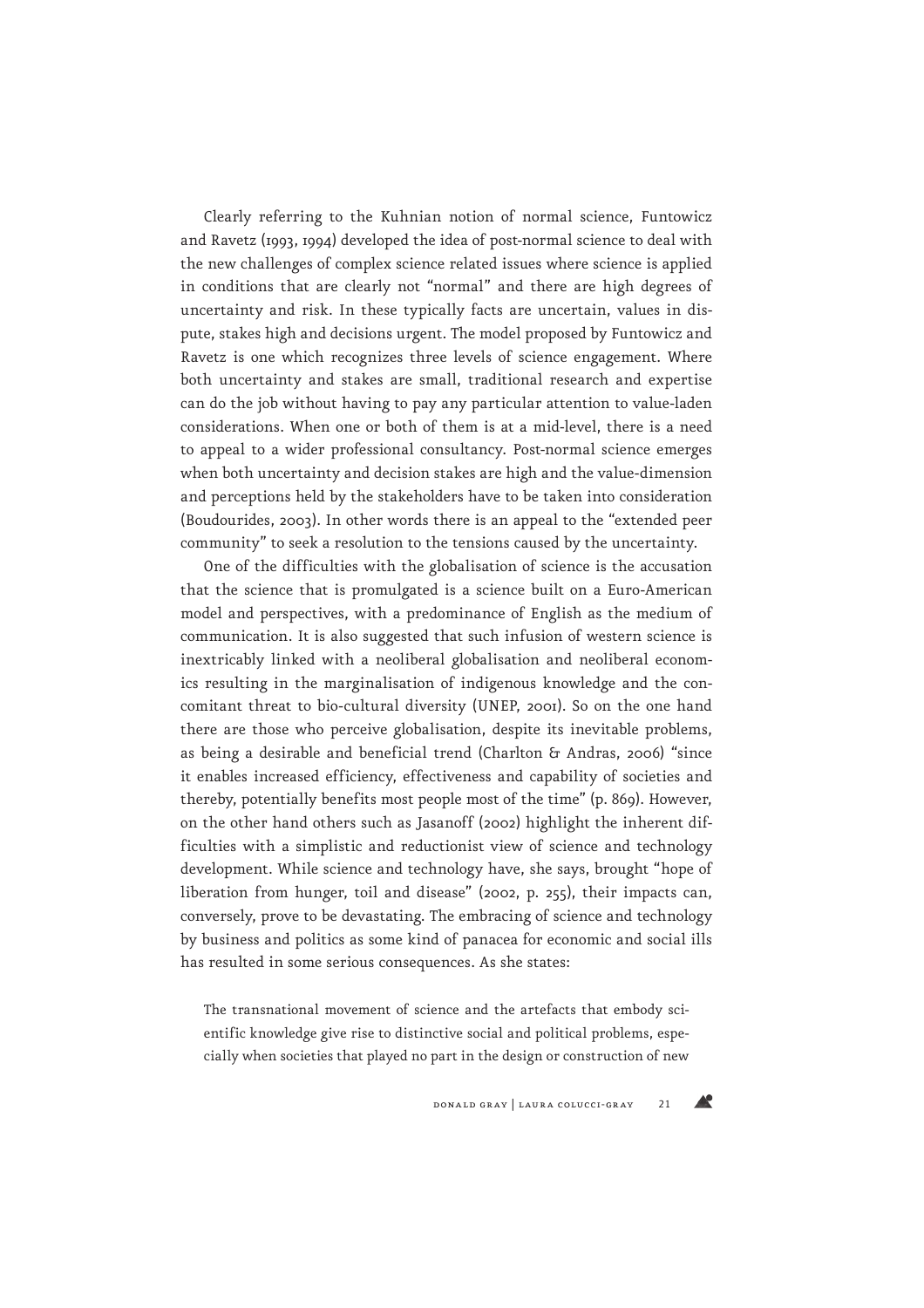technologies are forced to engage with technology's widening reach (Bijker et al., 1987; Jasanoff, 1994) (Jasanoff, 2002, p. 255).

This internationalisation of science and technology, Jasanoff suggests, while perhaps having very positive benefits also has the result of constraining people's power of self-determination, no less than legal regimes and financial markets. As a counterpoint to the idea that science is a "neutral" discipline she points out that technologies are "never developed in morally neutral spaces but are conceived and deployed within previous configurations of wealth and authority. Existing hierarchies reinscribe themselves with the aid of new instruments (…)" (2002, p. 258). For example, giant corporations, with the aid of complicit legal structures, use technologies to deskill workers and tighten control of the workplace (Noble, 1977). Similarly technologies have done little to change the position of women in families, with the basic division of labour much as it always has been (Cowan, 1983). Jasanoff provides other examples, from the Green revolution (Scott, 1985; Shiva, 1991), hazardous technologies and development of complex technologies (Winner, 1986), of how the old hegemonic structures, power and influence are further entrenched through the appropriation and use of science and technology, maintaining and even exacerbating rich-poor and north-south divides and have been implemented without meaningful democratic supervision and debate (Shiva, 1997).

The unintended consequences of science and technological development has been dramatically underscored in

the succession of environmental problems that imprinted themselves on human consciousness during the last third of the twentieth century: pollution from pesticides and hazardous substances (Carson, 1962), acid rain from power plant emissions, ozone depletion through the use of seemingly benign chemical refrigerants, and climate change as a consequence of energy-consuming industrial and agricultural development (Jasanoff, 2002, p. 259).

So on the one hand we have the global impacts of science and technology as a result of the large power and scale of global level industrial processes, the exacerbation of global pandemics as a result of greater global communication and travel, recognition of the complexity of the planetary systems and the global movement of energy and materials as a result of human activity, massive increase in industrial agricultural processes ostensibly required to feed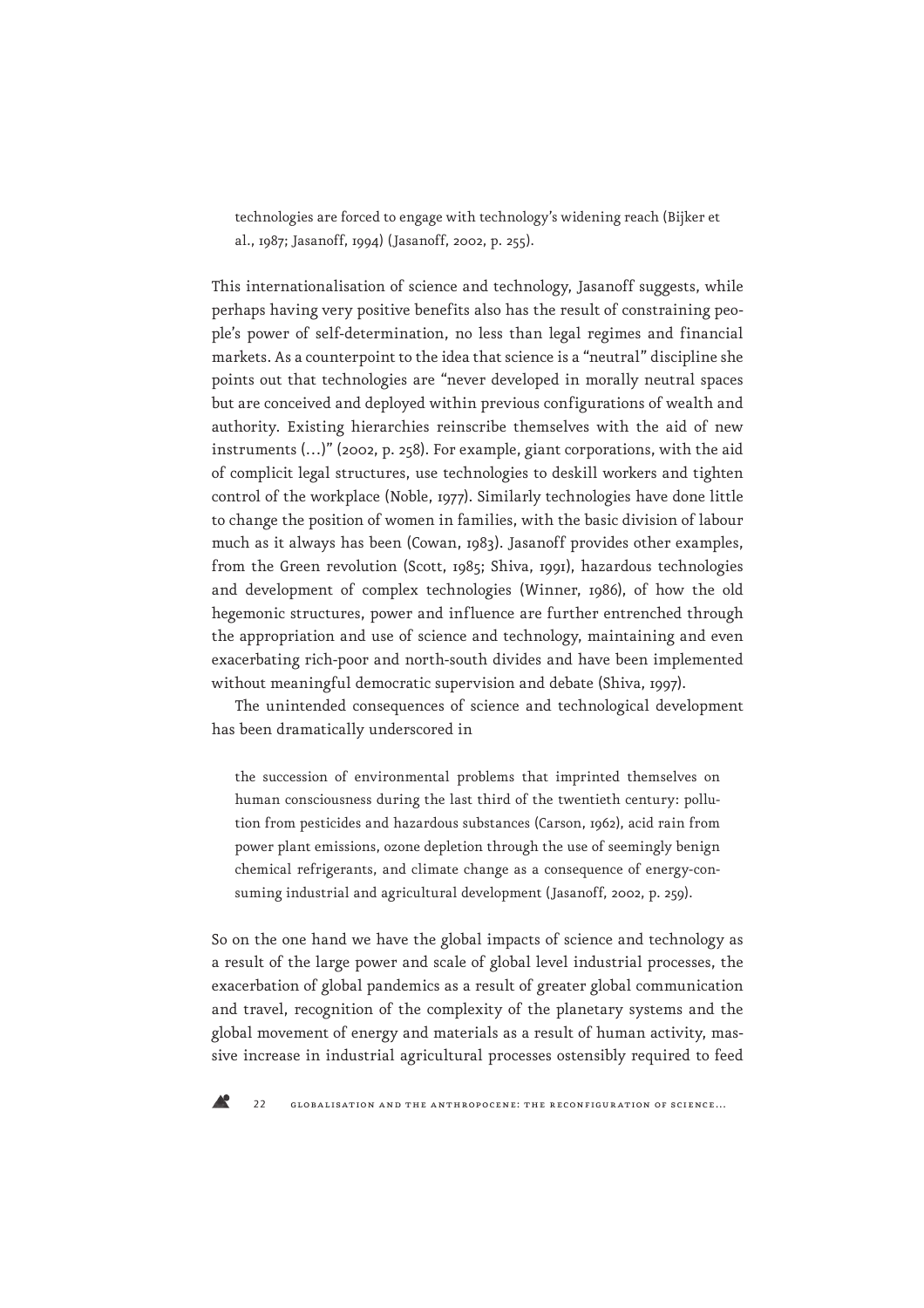the growing population. All these require a reconsideration of the current practices of science, which in turn will have implications for the principles and practice of science education at all levels.

## THE GLOBALISATION OF SCIENCE EDUCATION

While there has been some academic work examining globalisation and its general impact on education and teacher education, there has been little commentary with respect to this in the science education literature, although it is slowly gaining recognition (Carter, 2005). Underpinning the critiques of the influence of globalisation on science education is the need to recognise "expose" and "scrutinise" the neoliberal influences on science, which, Carter suggests, enhances the quality of theorising about the political influences in science education, and thus facilitating attempts to improve that education (Carter, 2014).

Yet while there is little acknowledgement of the relationship between globalisation and science education in the science education literature, global influences are made manifest in the incorporation of travelling policies linked to standardisation and marketization as suggested by Hartley (2002) and Ozga (2005). An example of the manifestation of globalisation within science education is typified by the spread of science education reform agendas embodied within movements such as "Science for All" and scientific literacy (Carter, 2005). Such globalisation has, suggests Carter, resulted in a homogenizing educational model. This model reflects Hartley's views of the marketization and standardisation of education which, in science education, takes the form of "self-regulation through curriculum and teaching standards coupled to sophisticated regimes of surveillance…" (Carter, 2005, p. 571). Thus the globalisation of science education, according to authors such as Bencze and Carter (2011), is founded on an economic model which reflects and lends weight to the predominant neo-liberal market economies and serves to preserve these traditional forms of privilege at the expense of more democratic and social agendas. Such a homogenisation and global acceptance of science education is in direct contrast to the new views of science emerging from fields such as science studies and recognition of the importance of other forms of knowledge that can actually contribute to a better understanding of our world and contribute to the science knowledge base (e.g. Aikenhead, 1996; Aikenhead & Ogawa, 2007). Thus

**AP**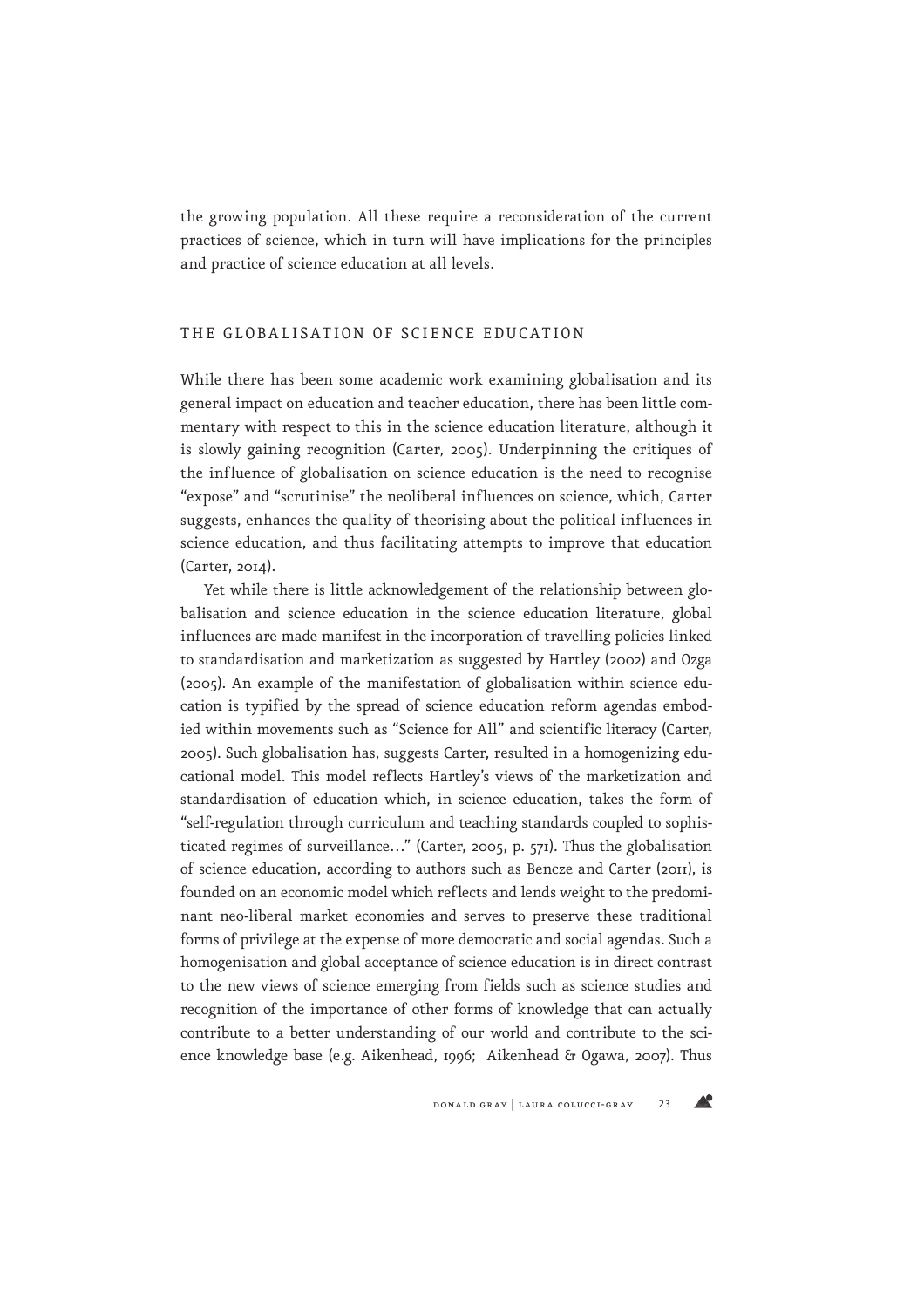academics and educators need to be aware of the global economic agendas that influence the way in which educational policies and subject content knowledge is mandated, as well as the influence such policies have on pedagogical practice which, suggested by Hartley (2002), is likely to lead to much more teacher centred and more "traditional" approaches to practice. Such traditional approaches tend to treat science as a body of knowledge that is independent of the sociocultural environment in which the practice of science takes place and therefore tends to ignore the impact that science and technological developments have on the planet, and the way in which, as Jasanoff points out, science as developed by policy and commerce, exacerbates the already entrenched rich/poor and north/south inequalities that exist in the world. Thus there is a need to critically examine science education's relationship to globalisation, to elaborate the different perspectives and consider the implications of those aspects that have direct impact on science classrooms (Astiz, Wiseman & Baker, 2002). What is apparent is that, while science education has seen a variety of initiatives aimed at raising awareness of the social and environmental impacts of science, such as Science and Technology Studies, and Science for Citizenship, science is, nevertheless still largely conducted in what can be described as a traditional format. As Tytler states:

The emphasis is on conceptual knowledge, compartmentalised into distinct disciplinary strands, the use of key, abstract concepts to interpret and explain relatively standard problems, the treatment of context as mainly subsidiary to concepts, and the use of practical work to illustrate principles and practices. All these have been relatively constant features of science education across the 20th century and into the 21st (2007, p. 3).

Taking account of the current impact of big science and techno-science's partnership with commercial interests and the subsequent impact on the planets eco- and life support systems, suggests a need to reconfigure science education not just to cover simple science "facts" and "processes" but to raise awareness of the subtle ways in which science is used and abused for commercial gain at the expense of social and environmental well-being. As Carter suggests "researching globalisation's impact on science education could forge some new and different scholarship directions" (2005, p. 574) as well as developing alternative frameworks for reviewing some of science education's current tensions, ambiguities and paradoxes. Such a critical examination of the neoliberal and globalisa-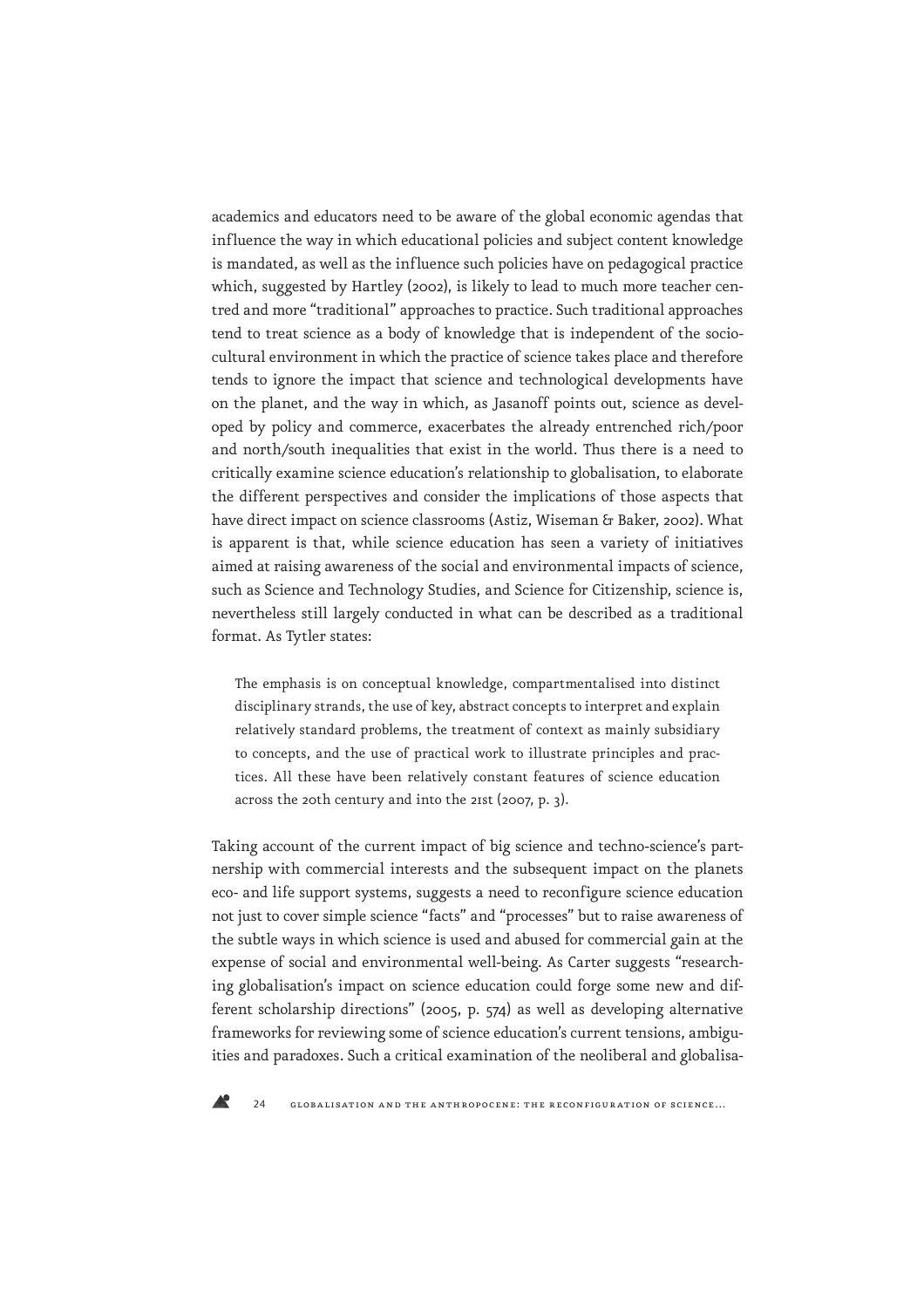tion impact on science with the subsequent consequences for environment and biocultural diversity, and the influence on science education, forces us to deeply analyse and ask some hard questions about science education reforms. Who are they for and what purpose do they serve? What kind of science education do we want? Carter's view is that we should be working towards developing a science education that values non-commodified forms of knowledge, relationships, activities, and aspects of life, and that includes sustainability science, cultural recognition, and social redistribution in its agenda. Acknowledging that much of the form of this approach to science education has yet to be configured, an important part of its reconfiguration and development is in elaborating the relationship between globalisation and science education.

While Carter's view is very much critical of the impact that globalisation has had on education and science education others, such as DeBoer (2011), view the globalisation agenda from a different perspective. Acknowledging that international testing and comparisons such as TIMSS and PISA do take place, DeBoer asks whether there should be a move to build on these and develop international standards for global citizenship in science education while still providing scope for individual countries to pursue goals that are unique to their own setting. Bencze and Carter (2011), continuing the critique of neoliberalism and science education suggest that, currently, science education is largely influenced by neoliberal agendas and functions to produce future scientists as *producers* and compliant citizens as *consumers*. To counter this "undemocratic" and "highly problematic" use of education, they propose a theoretical framework for organising science and technology education to bring about a more just and sustainable world. The framework they propose is based on principles like holism, altruism, realism, egalitarianism and dualism. In short the framework for consideration of socio-scientific issues offers a marked contrast to the established hegemony of reductionist science coupled with neoliberal interests which serve largely the needs and desires of a few at the expense of the many and the environment. The contrast to this is to raise awareness of the holistic and interconnected nature of global problems, to encourage understanding of the disproportionate distribution of economic, cultural and social capital and to strive towards more egalitarian values. This Bencze and Carter term activist science and technology education and can thus be seen to be building on the proposal from Hodson (2003) who suggested that education in this domain of socio-scientific issues can occur at four levels of sophistication (Bencze & Carter, 2011). These are:

Æ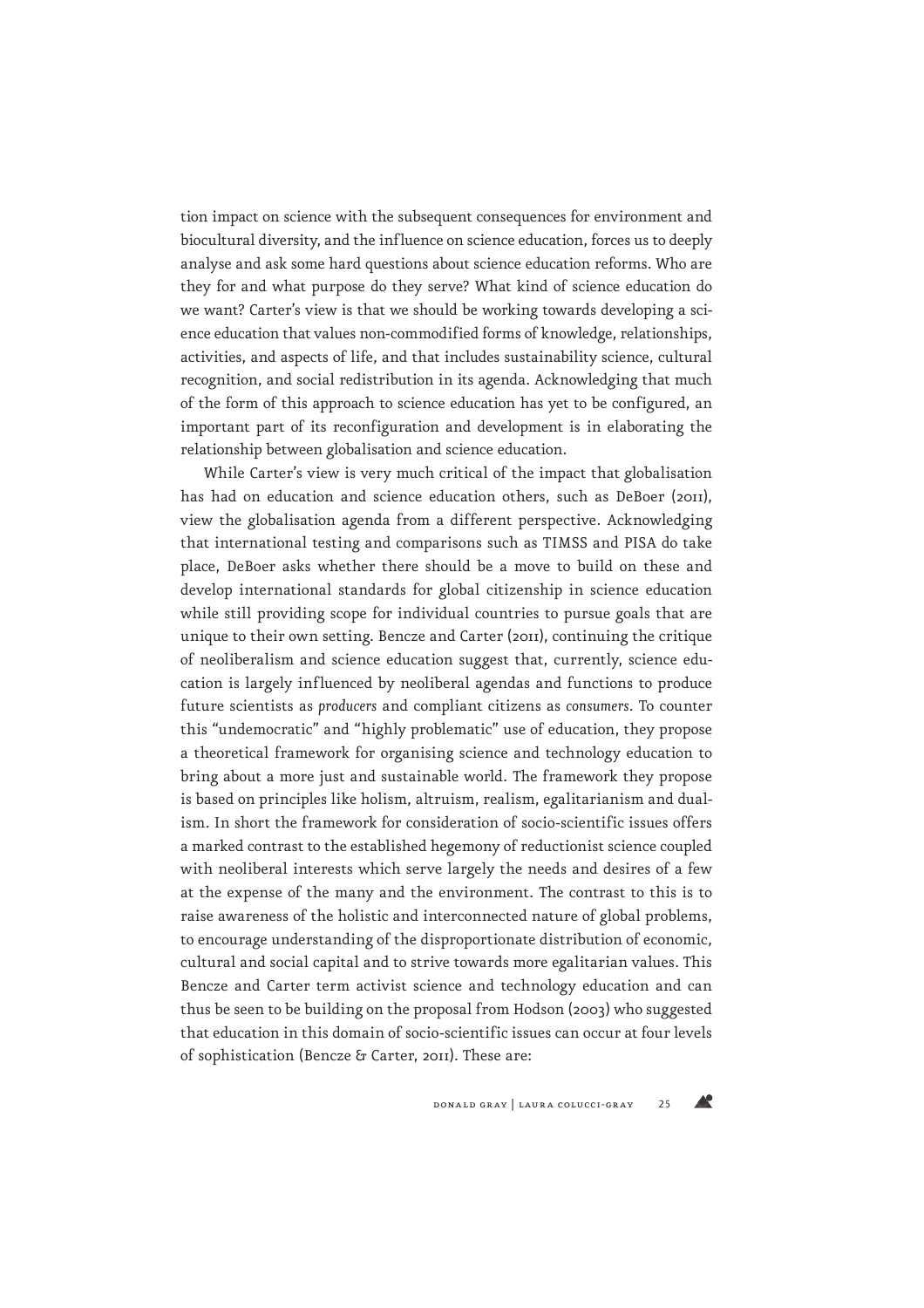- Level 1. Appreciating the societal impact of scientific and technological change, and recognizing that science and technology are, to some extent, culturally determined.
- Level 2. Recognizing that decisions about scientific and technological development are taken in pursuit of particular interests, and that benefits accruing to some may be at the expense of others. Recognizing that scientific and technological development are inextricably linked with the distribution of wealth and power.
- Level 3. Developing one's own views and establishing one's own underlying value positions.
- Level 4. Preparing for and taking action [to address SSIs]

So we see there is a potential tension and conflict resulting from differing perspectives on science education and its purpose. On the one hand we have the global economic agenda and subsequent policy and assessment initiatives (e.g. PISA, TIMSS) which drives science education towards a homogenised and standardised approach with the tendency inherent in this approach towards conservative, traditional pedagogies largely dependent on memorisation and recall with some deference given to problem solving skills in the form of enactment of a "scientific methodology". On the other hand, we have the socio-environmental imperative and the anthropogenic impacts on the life support systems of the planet with, beyond any doubt, "warming of the climate system is unequivocal" (IPCC, 2014, p. 5) resulting in "the likelihood of severe, pervasive and irreversible impacts for people and ecosystems" (ibid., p. 7).

It can also be argued, and is also recognised, that the current science provision in schools is "content heavy with transmissive pedagogy" and much of the science curriculum is "irrelevant" (DCSF, 2008, p. 3). The current provision for science education is, arguably, unfit for the purpose of a science education required to fulfil multiple purposes for a globalised future. There is, perhaps, not a universal consensus as to what science education should look like but it will, by necessity need to be radically different to what is on offer just now. Perhaps such a future education can be imagined from the amalgamation of research and scholarly literature on science education along with suggestions from the IPCC's (2014) report on climate change. In the summary report they state that the educational options for social transformation in response to cli-

<sup>(</sup>Hodson, 2003, p. 655).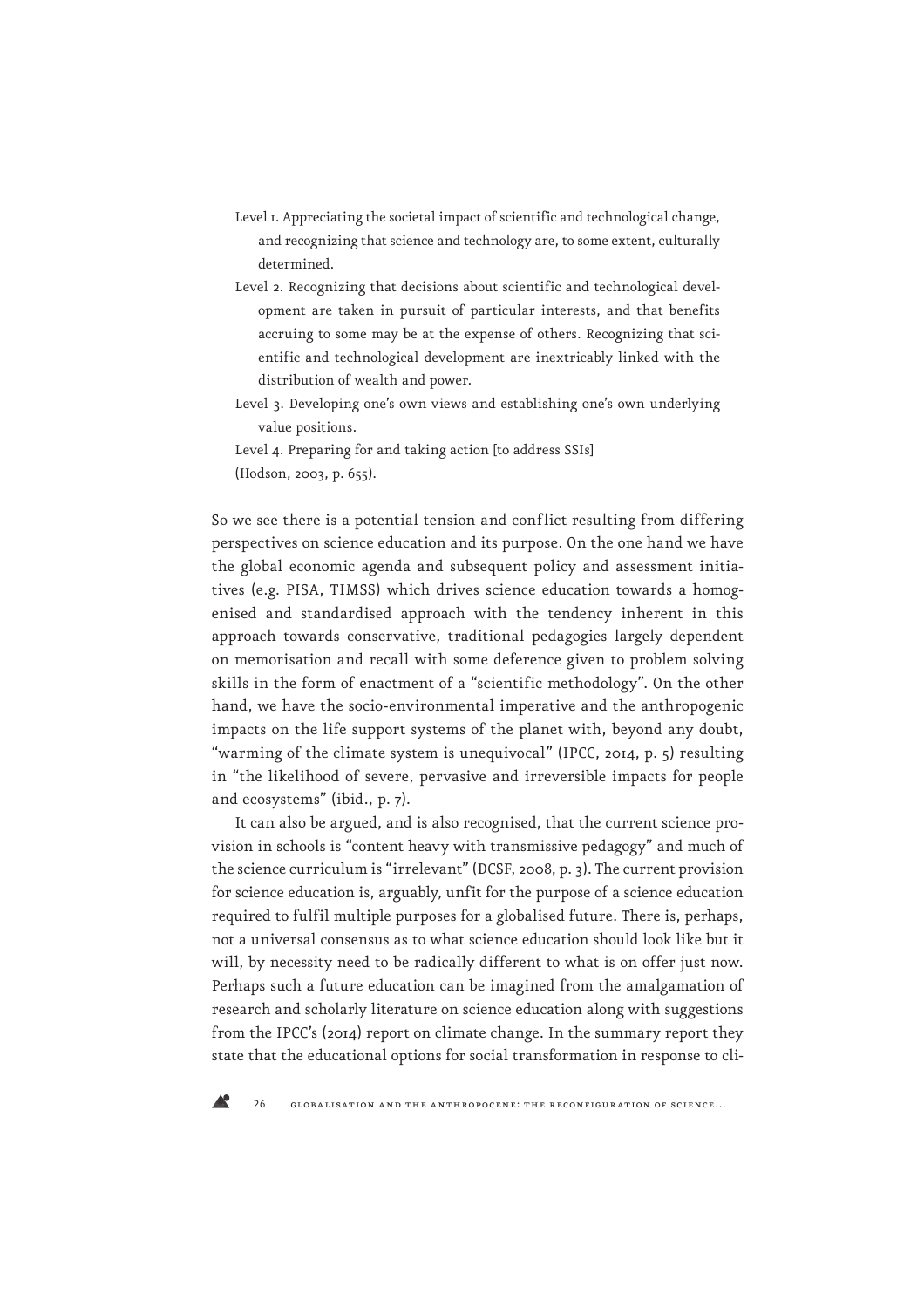mate change are: "Awareness raising and integrating into education; Gender equity in education; extension services; sharing indigenous, traditional and local knowledge; participatory action research and social learning; knowledge sharing and learning platforms" (p. 26).

The interesting aspect of this statement is that it actually mirrors many of the themes that have emerged over the years in the science education literature. So, for example gender equity in education is well covered in the general educational research literature but has a particular significance in the STEM subjects because of the traditional dominance of boys taking the sciences in schools, particularly the physical sciences. This coupled with a general downward trend in the uptake of STEM subjects at Higher Education level has resulted in this being a key area for UK policy (DCSF, 2008).

Similarly as mentioned earlier Aikenhead (1996) and Aikenhead and Ogawa (2007) amongst others, have examined and raised awareness of the importance of traditional and indigenous knowledge in science education.

With respect to participatory processes and action research it could be argued that the field of education is far in advance of the natural sciences in this respect, although there are some tokenistic forms of participation being used in science projects in the form of citizen science projects. McFarlane (2013), for example, suggests that the call for a new science education requires a participatory pedagogy which "demands student-teachers' enquiry-based actions addressing issues that are socio-scientific and which underpin the human and technical elements of science learning as a field" (p. 38).

In essence it seems that with regard to the socially transformative potential of education the sciences, in the form of the IPCC, are just beginning to recognise what has been advocated in many of the more forward thinking science education publications for many years now. It could be the case that for once science education research has something to offer the pure sciences when it comes to social transformation. Now that this has been articulated by the IPCC it may be possible to apply more leverage to the policy makers to enable some radical changes to be enacted in secondary school science departments.

Such radical changes will require a substantial rethink of the way in which science is usually taught in schools. As Tytler suggests,

Pedagogy, in a re-imagined science curriculum, will need to be more varied, more supportive of students' agency through more open tasks, increased discussion and negotiation of ideas, and involve more varied settings. Reform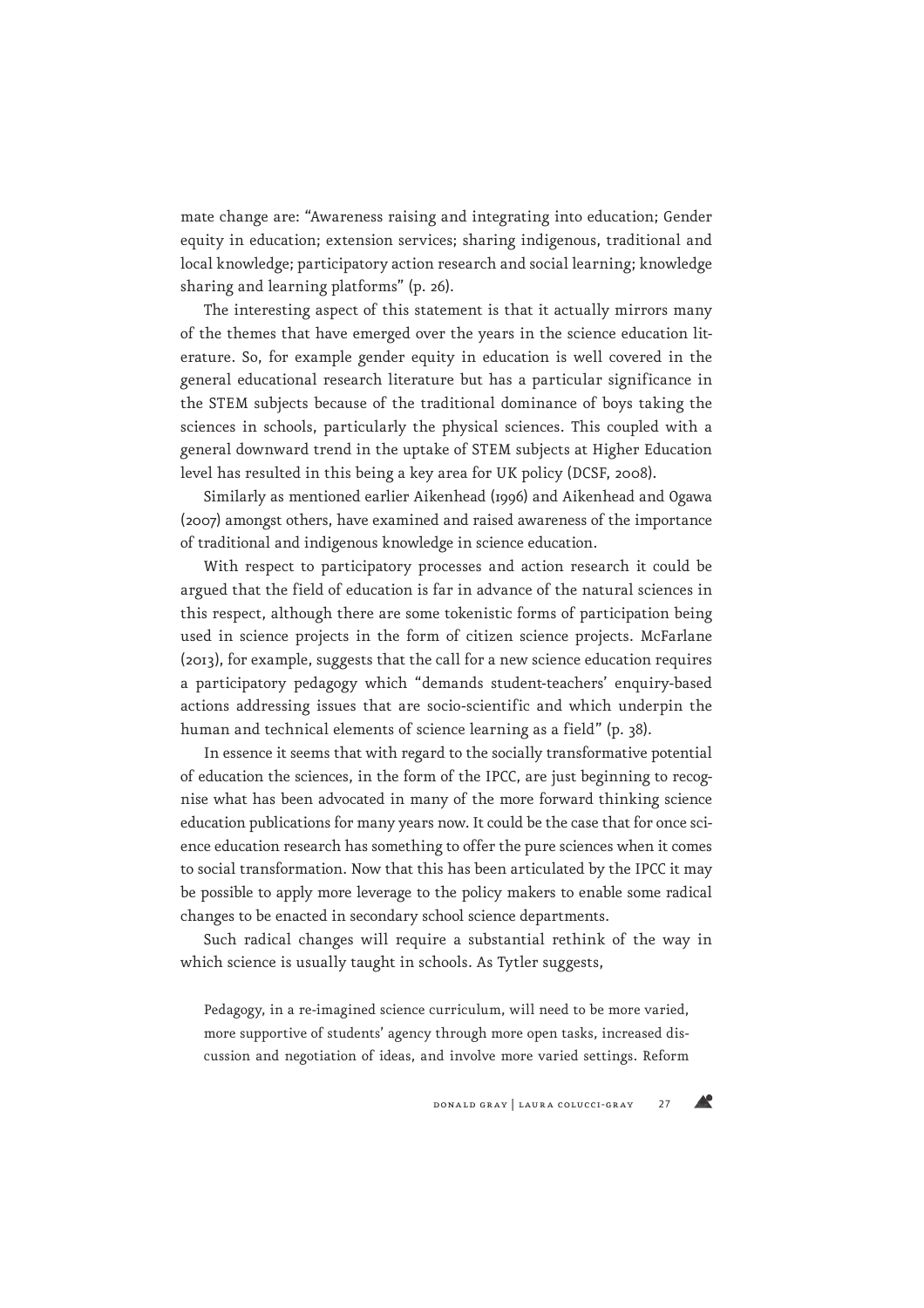of science education will need to include a substantial re-think of pedagogy, linked to content reform and teacher development (2007, p. 66).

As a final thought which has perhaps been given more urgency, and more poignancy, with the current climate crisis than when Dewy first stated this:

*If we teach today as we taught yesterday, we rob our children of tomorrow*  John Dewey (1916, p. 167).

### **REFERENCES**

- Aikenhead, G.S. (1996). Science education: Border crossing into the subculture of science. *Studies in Science Education, 27*(1), 1-52.
- Aikenhead, G.S., & Ogawa, M. (2007). Indigenous knowledge and science revisited. *Cult Stud of Sci Educ, 2*, 539-620.
- ALTBACH, P. (2013). Globalization and forces for change in higher education. In P. ALTBACH (Ed.), The International Imperative in Higher Education. Global Perspectives *on Higher Education* (pp. 7-10). Rotterdam / Boston / Taipei: Sense Publishers.
- ASTIZ, M.F., WISEMAN, A.W., & BAKER, D.P. (2002). Slouching towards decentralization: Consequences of globalization for curricular control in national education systems. *Comparative Education Review*, *46*, 66-91.
- BAMMER, G. (2013). Tackling grand challenges: Boosting interdisciplinarity to embrace complexity, unknowns and imperfection. *The Academic Executive Brief, 3*(2), 14-16.
- BENCZE, L., & CARTER, L. (2011). Globalizing students acting for the common good. *Journal of Research in Science Teaching, 48*(6), 648-669.
- BIJKER, W.E., HUGHES, T.P., & PINCH, T. (Eds.) (1987). The social construction of *educational systems*. Cambridge MA: MIT Press.
- BOUDOURIDES, M.A. (2003). Participation under uncertainty. Paper presented at the Conference *VALDOR 2003: Values in Decisions on Risk*. Stockholm, Sweden, June 9-13.
- BRUNDTLAND COMMISSION. (1987). Our common future. Oxford: Oxford University Press.
- BRYCE, T., & DAY, S. (2014). Scepticism and doubt in science and science education: The complexity of global warming as a socio-scientific issue. *Cultural Studies of Science Education, 9*(3), 599-632.

28 globalisation and the anthropocene: the reconfiguration of science…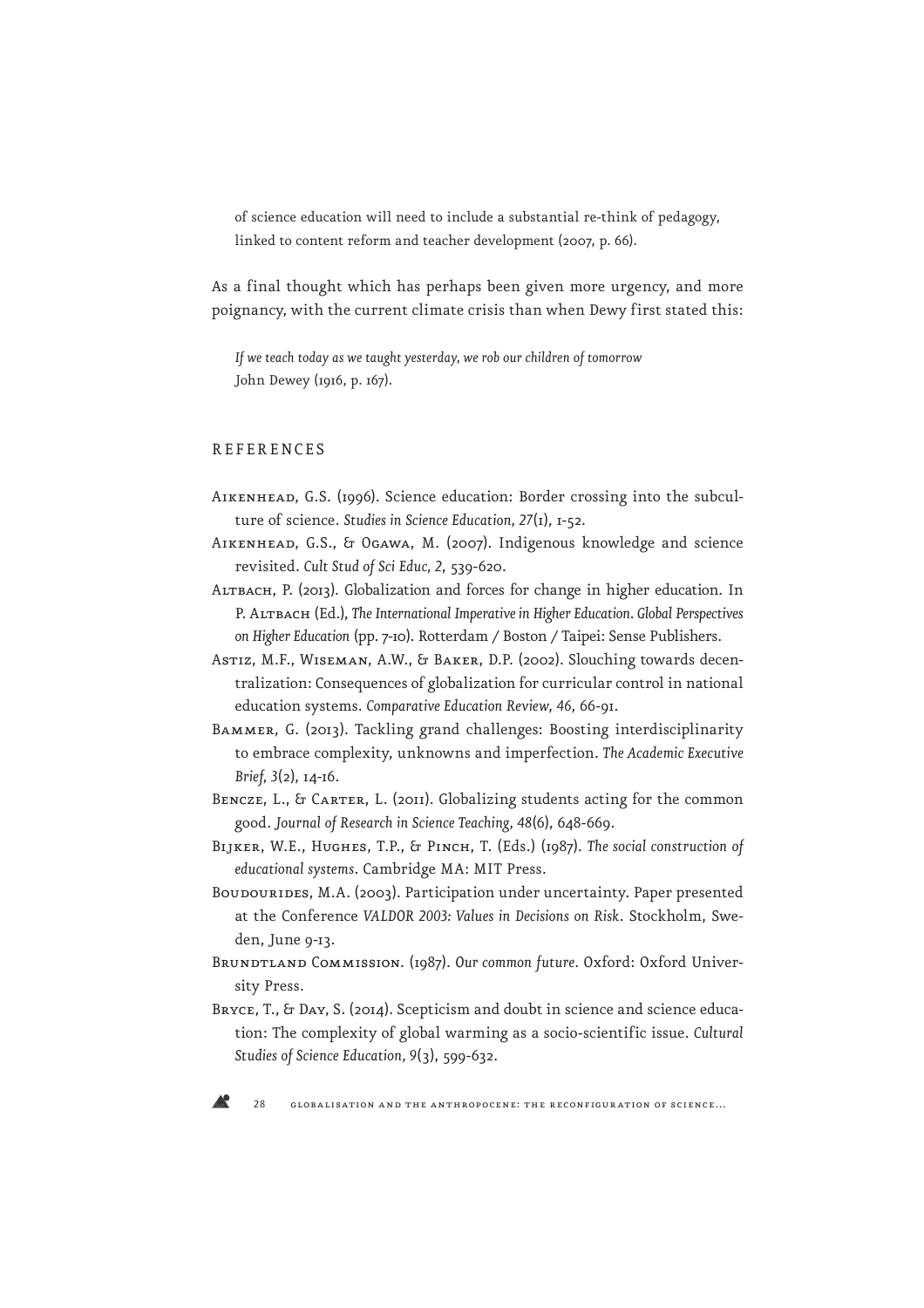Carson, R. (1962). *Silent spring*. Boston, MA: Houghton Mifflin.

- CARTER, L. (2005). Globalisation and science education: Rethinking science education reforms. *Journal Of Research In Science Teaching, 42*(5), 561-580.
- CARTER, L. (2014). The elephant in the room: Science education, neoliberalism and resistance. In L. Bencze & S. Alsop (Eds.), *Activist Science and Technology Education* (pp. 23-36). Dordrecht: Springer.
- Charlton, B., & Andras, P. (2006). Globalization in science education: An inevitable and beneficial trend. *Medical Hypotheses, 66*, 869-873.
- CHIU, M.-H., & DUIT, R. (2011). Globalization: Science education from an international perspective. *Journal Of Research In Science Teaching, 4*(6), 553-566.
- Cowan, R.S. (1983). *More work for mother: The ironies of household technology from the open hearth to the microwave*. New York: Basic Books.
- Crutzen, P.J., & Stoermer, E.F. (2000). The 'anthropocene'. *Global Change Newsletter, 41*, 17-18.
- DCSF Department for Children, Schools and Families. (2008). *Developing critical and creative thinking: In science*. Nottingham: DCSF Publications.
- DeBoer, G.E. (2011). The Globalization of science education. *Journal of Research in Science Teaching*, *48*(6), 567-591.
- Dewey, J. (1916). *Democracy and education*. New York: Macmillan Company.
- Fensham, P. (2011). Globalization of science education: Comment and a commentary. *Journal of Research in Science Teaching, 48*(6), 698-709.
- Funtowicz, S., & RAVETZ, J. (1993). Science for the post-normal age. *Futures*, *25*(7), 739-755.
- Funtowicz, S., & RAVETZ, J. (1994). The worth of a songbird: Ecological economics as a post-normal science. *Ecological Economics, 10*, 197-207.
- FURLONG, J. (2013). Globalisation, neoliberalism, and the reform of teacher education in England. *The Educational Forum, 77*(1), 28-50.
- GALLOPIN, G., O'CONNOR, M., FUNTOWICZ, S., & RAVETZ, J.R. (2001). Science for the 21st century: From social contract to the scientific core. *International Journal of Social Science, 168*, 219-229.
- Hartley, D. (2002). Global influences on teacher education in Scotland. *Journal of Education for Teaching*, *28*(3), 251-255.
- Harvey, D. (2005). *A brief history of neoliberalism*. Oxford, UK: Oxford University Press.
- Hodson, D. (2003). Time for action: Science education for an alternative future. *International Journal of Science Education, 25*(6), 645-670.
- Horn, R.E., & Weber, R.P. (2007). *New tools for resolving wicked problems: Mess*

**AP**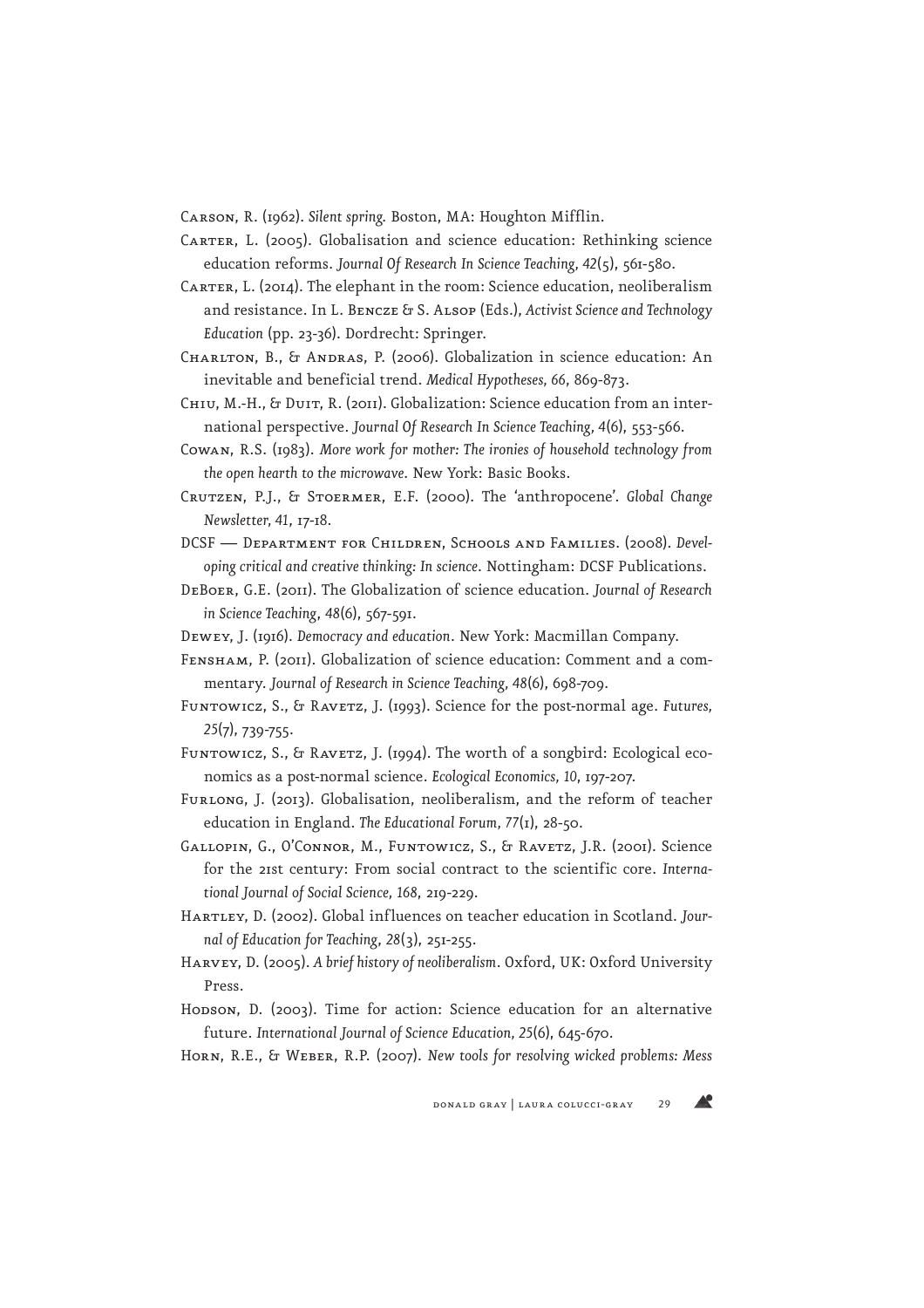*mapping and resolution mapping processes*. Retrieved June 27 2013, from http:// www.strategykinetics.com/files/New\_Tools\_For\_Resolving\_Wicked\_ Problems.pdf.

- IPCC. (2014). *Fifth assessment synthesis report. Intergovernmental panel on climate change*. Geneva: IPCC.
- JASANOFF, S. (1994). Learning from disaster: Risk management after Bhopal. Philadelphia: University of Philadelphia Press.
- JASANOFF, S. (2002). New modernities: Reimagining science, technology and development. *Environmental Values, 11*, 253-276.
- LLEWELLYN SMITH, C. (2011). Global scientific collaboration and global problems. *The Academic Executive Brief, 1*(1), 2-5.
- LUBCHENCO, J. (1998). Entering the century of the environment: A new social contract for science. *Science, 279*(23), 491-497.
- MAFFI, L. (2007). Biocultural diversity and sustainability. In J. PRETTY, A. BALL, T. Benton, J. Guivant, D. Lee, D. Orr, M.J. Pfeffer & H. Ward (Eds.), *Sage handbook of environment and society* (pp. 267-277). London: Sage Publications.
- Meadows, D., Meadows, D., Randers, J., & Behrens, W. (1972). *Limits to growth. A report for the club or rome's project on the predicament of mankind*. New York: Universe Books.
- McFarlane, D. (2013). Understanding the challenges of science education in the 21st century: new opportunities for scientific literacy. *International Letters of Social and Humanistic Sciences*, *4*, 3544.
- Moore, K., Kleinman, D.L., Hess, D., & Frickel, S. (2011). Science and neoliberal globalization: A political sociological approach. *Theory and Society, 40*, 505-532.
- NASA. (n.d.). *Climate change: How do we know?* Retrieved November 5 2014, from http://climate.nasa.gov/evidence/.
- NEW ECONOMICS FOUNDATION. (n.d.). economics as if people and the planet mat*tered*. Retrieved November 19 2014, from http://www.neweconomics.org/.
- Noble, D.F. (1977). *America by design: Science, technology and the rise of corporate capitalism*. Oxford: Oxford University Press.
- Ozga, J. (2005). Modernizing the education workforce: A perspective from Scotland. *Educational Review, 57(*2), 207-219.
- Polanyi, K. (1944). *The great transformation: The political and economic origins of our time*. Boston: Beacon Press.
- Raven, P. (2002). Science, sustainability, and the human prospect. *Science, 9*(297), 954-958 [Adapted from his presidential address to the AAAS annual meeting in February 2002].

30 globalisation and the anthropocene: the reconfiguration of science…